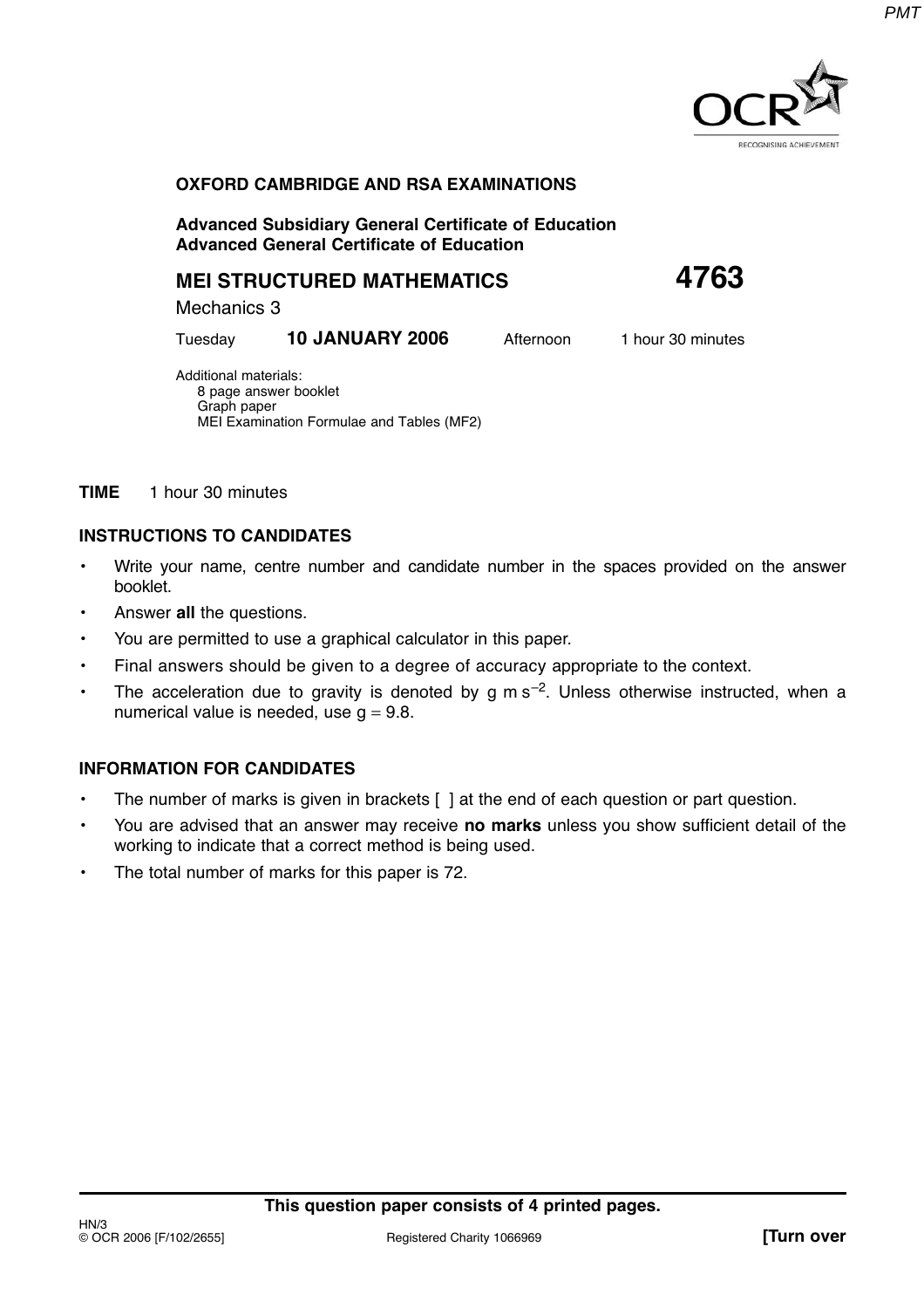*PMT*

**1 (a) (i)** Write down the dimensions of force. [1]

The period, *t*, of a vibrating wire depends on its tension, *F*, its length, *l*, and its mass per unit length,  $\sigma$ .

(ii) Assuming that the relationship is of the form  $t = kF^{\alpha}l^{\beta}\sigma^{\gamma}$ , where *k* is a dimensionless constant, use dimensional analysis to determine the values of  $\alpha$ ,  $\beta$  and  $\gamma$ . [6]

Two lengths are cut from a reel of uniform wire. The first has length 1.2 m, and it vibrates under a tension of 90 N. The second has length 2.0 m, and it vibrates with the same period as the first wire.

- **(iii)** Find the tension in the second wire. (You may assume that changing the tension does not significantly change the mass per unit length.) [4]
- **(b)** The midpoint M of a vibrating wire is moving in simple harmonic motion in a straight line, with amplitude  $0.018$  m and period  $0.01$  s.
	- **(i)** Find the maximum speed of M. [3]
	- (ii) Find the distance of M from the centre of the motion when its speed is  $8 \text{ m s}^{-1}$ . [4]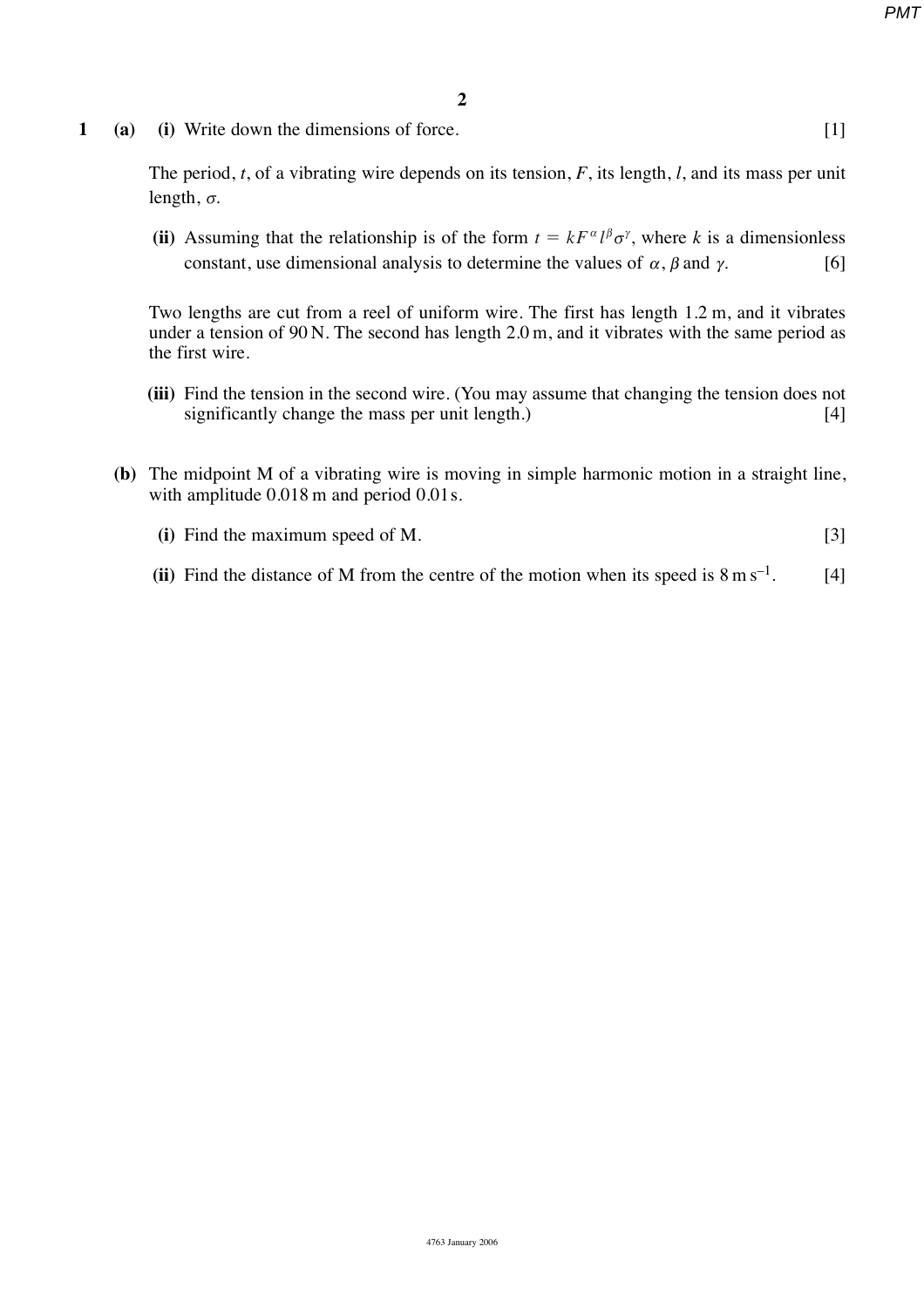*PMT*

- **2** (a) A moon of mass  $7.5 \times 10^{22}$  kg moves round a planet in a circular path of radius  $3.8 \times 10^8$  m, completing one orbit in a time of  $2.4 \times 10^6$  s. Find the force acting on the moon. [4]
	- **(b)** Fig. 2 shows a fixed solid sphere with centre O and radius 4 m. Its surface is smooth. The point A on the surface of the sphere is 3.5 m vertically above the level of O. A particle P of mass 0.2 kg is placed on the surface at A and is released from rest. In the subsequent motion, when OP makes an angle  $\theta$  with the horizontal and P is still on the surface of the sphere, the speed of P is  $v \text{ m s}^{-1}$  and the normal reaction acting on P is RN.



**Fig. 2**

| (i) Express $v^2$ in terms of $\theta$ .                                                              |                   |
|-------------------------------------------------------------------------------------------------------|-------------------|
| (ii) Show that $R = 5.88 \sin \theta - 3.43$ .                                                        |                   |
| (iii) Find the radial and tangential components of the acceleration of P when $\theta = 40^{\circ}$ . | $\lceil 4 \rceil$ |

- 
- **(iv)** Find the value of  $\theta$  at the instant when P leaves the surface of the sphere. [3]